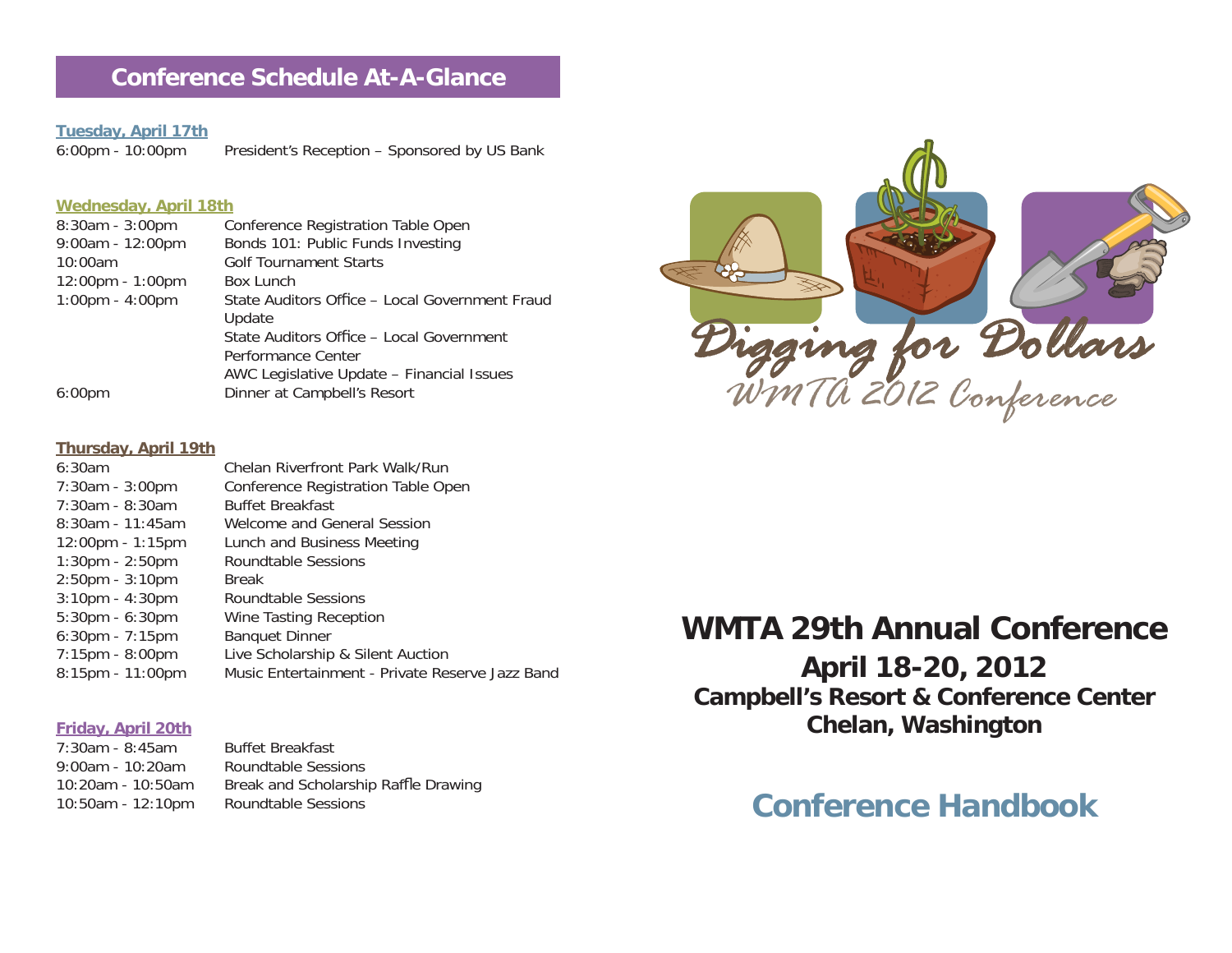# **WMTA Mission Statement**

To promote the profession of Municipal Treasurers in the state of Washington through education, mutual support, professional recognition, and legislative advocacy.

> You can visit the WMTA website at**www.wmta-online.com**

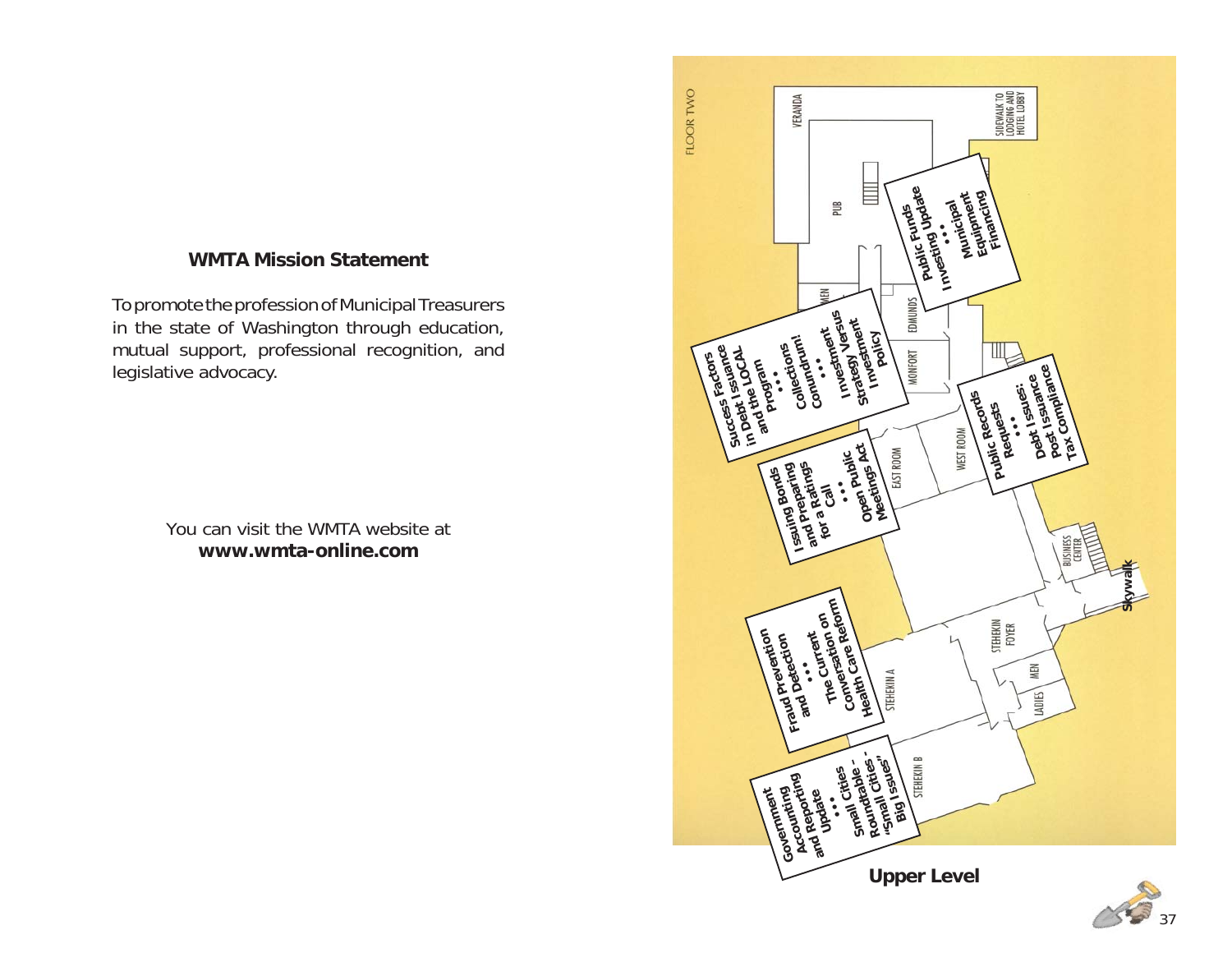

# **Contents**

| Conference Schedule At-A-Glance  Back Cover                |  |
|------------------------------------------------------------|--|
|                                                            |  |
|                                                            |  |
|                                                            |  |
|                                                            |  |
|                                                            |  |
|                                                            |  |
| Association of Public Treasurers (APT US&C)  28-29         |  |
|                                                            |  |
|                                                            |  |
|                                                            |  |
| <b>Track 4 - Roundtable</b>                                |  |
|                                                            |  |
|                                                            |  |
| Small Cities Roundtable - "Small Cities - Big Issues"  24  |  |
|                                                            |  |
| <b>Track 3 - Roundtable</b>                                |  |
|                                                            |  |
| Issuing Bonds and Preparing for a Ratings Call 22          |  |
|                                                            |  |
| Track 2 - Roundtable                                       |  |
| Government Accounting and Reporting Update 21              |  |
| Success Factors in Debt Issuance and the LOCAL Program  20 |  |
|                                                            |  |
| <b>Track 1 - Roundtable</b>                                |  |
|                                                            |  |
|                                                            |  |
|                                                            |  |
|                                                            |  |
|                                                            |  |
|                                                            |  |
|                                                            |  |
|                                                            |  |
|                                                            |  |
|                                                            |  |



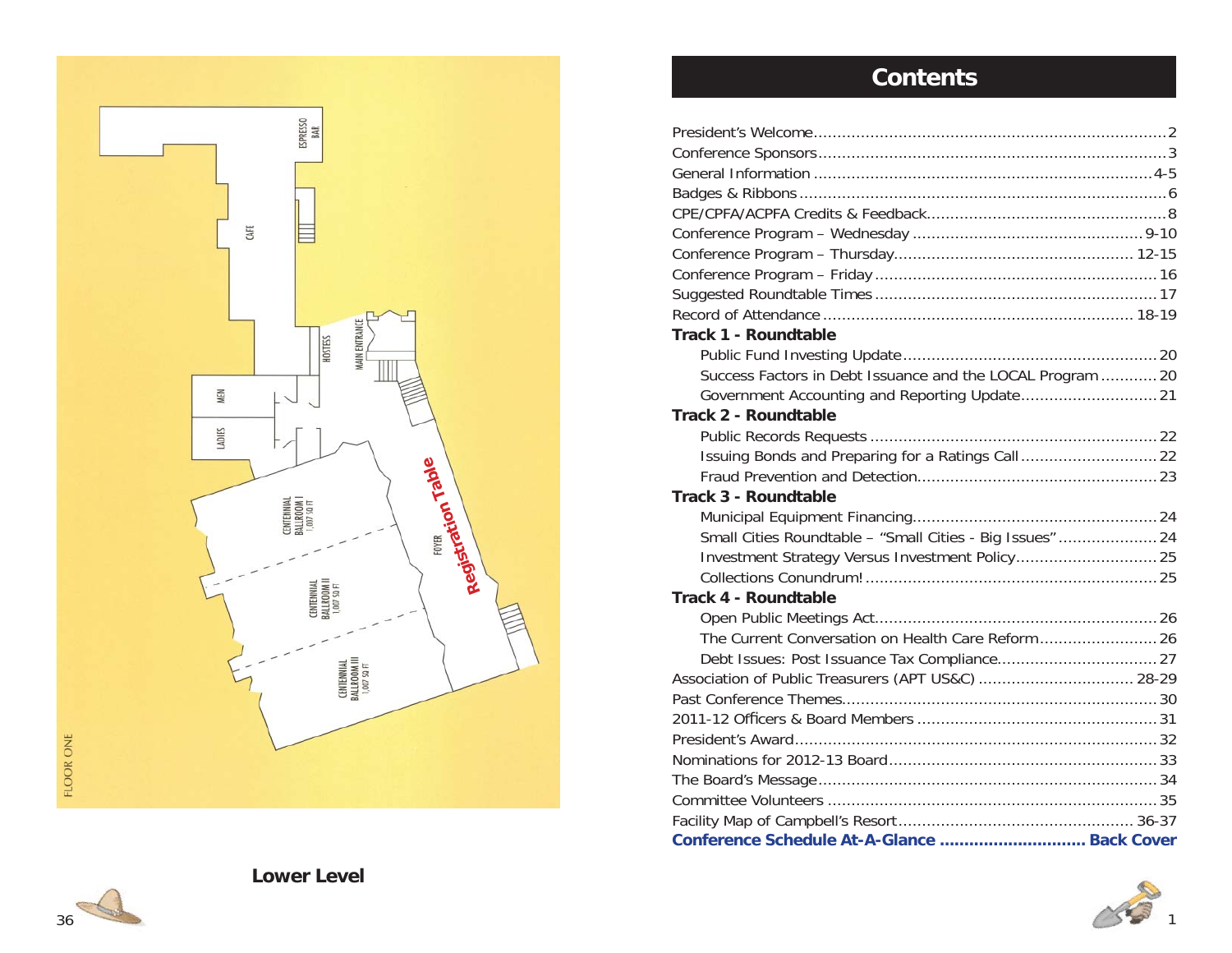# **President's Welcome**

On behalf of the Board of the Washington Municipal Treasurer's Association, I would like to welcome you to the 29th Annual WMTA conference here in Chelan, Washington.

This year's theme, "Digging for Dollars", is a gardening metaphor for what many of us are going through in our own cities, towns, and entities. During these hard financial times, there just doesn't seem to be enough money to afford the programs we have provided citizens in the past. So we roll back our sleeves, sharpen our pencils, and look for new ways to do business. The soil may be rocky, or have poor drainage, but with hard work, attention to detail, and nurturing new seedlings, we can get our economies and programs to grow again. Never before has the saying, "You reap what you sow" had more meaning.

While you are here, make time to recharge your batteries, reconnect with old friends, and make some new ones. The information provided at the roundtables and received from networking with fellow treasurers will hopefully provide some new fuel for action back home. The WMTA believes in having fun while promoting positive and professional education. And speaking of fun, have you ever considered joining one of our committees? We have many to choose from: Education Committee, Scholarship Committee, Investment Policy Committee, and Newsletter Committee, just to name a few. There are many ways to participate, and the rewards are many. You will make some great new friends, build up your professional network, and have fun while contributing to a worthy cause. Look at the flyer in your registration tote, and then contact any board member if you have questions. We would love to have you on board.

Thanks for being here; have a great conference!

*Dianne Nelson, President*

# **Committee Volunteers**



The WMTA Board is looking for members for the various committees and positions. If you are interested in any of the following, please contact us. Contact information for the board members are on our website at**www.wmta-online.com**.

### **Audit**

**Budget**

**Conference**

(Auction, Decorations, Entertainment, General Session, Golf, Raffle, Registration, Sponsors, Walk/Run)

### **Education**

**Historian**

**Investment Policy Certification** 

**Legislative**

**Membership**

**Newsletter**

**Nomination**

**Scholarship**



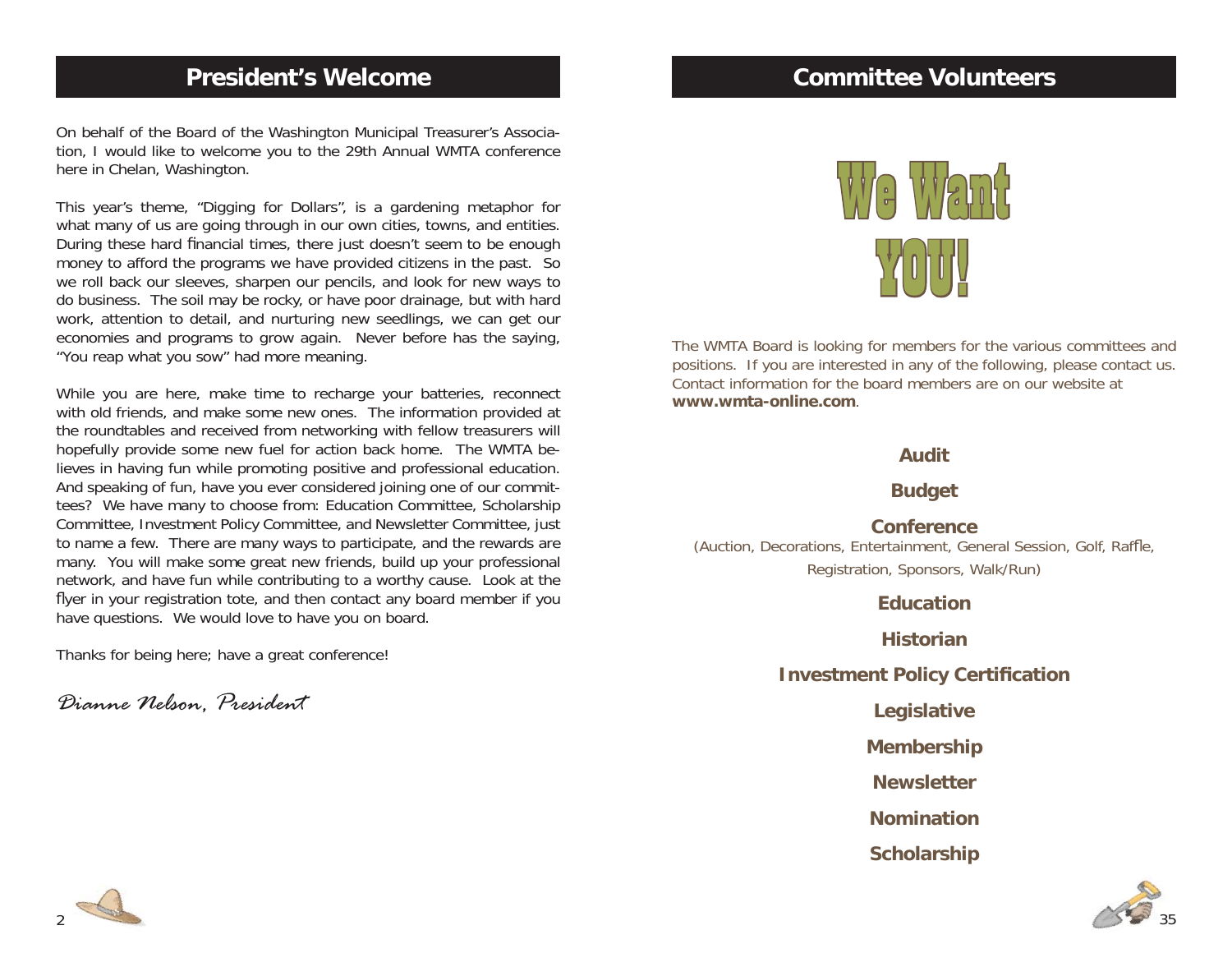# **The Board's Message**

As we wrap up on the final day of conference, it is our goal that your time here has been well spent. We would like to ask that you take a moment to consider the following questions about this week.

- O Did you meet new friends?
- O Did you collect new networking contacts?
- $O$  Did you obtain any new or updated information?
- O Did you get a chance to relax, have fun, and feel refreshed?

Hopefully you can answer "yes" to one or several of these questions. We are very interested in your feedback. We encourage you to complete your **WMTA 2012 Conference Surveys** which will be sent to you via email. Your comments help us make plans and improvements for next year's conference.

We thank each of you for your attendance and participation this year. Don't forget, the WMTA Board is always looking for enthusiastic individuals to assist with next year's conference. If you are interested in helping out with any of the conference or board committees (audit, budget, conference, education, historian, investment policy certification, legislative, membership, newsletter, nomination, or scholarship), please call or email any board member. You can find our phone and email addresses on the website at **www.wmta-online.com**.

# **Conference Sponsors**

The WMTA Board and the Conference Chair would like to extend a very special **thank you** to all the sponsors who have helped make this 2012 conference a success. A conference such as this requires significant financial resources. The generosity of the sponsors allows the WMTA to continue to provide quality educational programs at an affordable cost.

Sponsors provide financial assistance for events such as the President's Reception, meals, break refreshments, receptions, the Chelan Riverfront Park Walk/Run, tote bags, T-shirts, the golf tournament, and much more.

A complete listing of all conference sponsors is also included in your registration packet. Throughout the conference, please take a moment to welcome and thank the representatives of these businesses.

 $row:$ **Bank of America Merrill Lynch Bank of New York MellonCantor Fitzgerald Cashmere Valley Bank D.A. Davidson/Davidson Fixed Income Management (DFIM) Foster Pepper KeyBank K&L Gates LLPMartin Nelson & Company Piper Jaffray SDM AdvisorsSeattle Northwest SecuritiesSterling Savings Bank Time Value Investments, Inc. US BankVining Sparks Wells Fargo Bank**



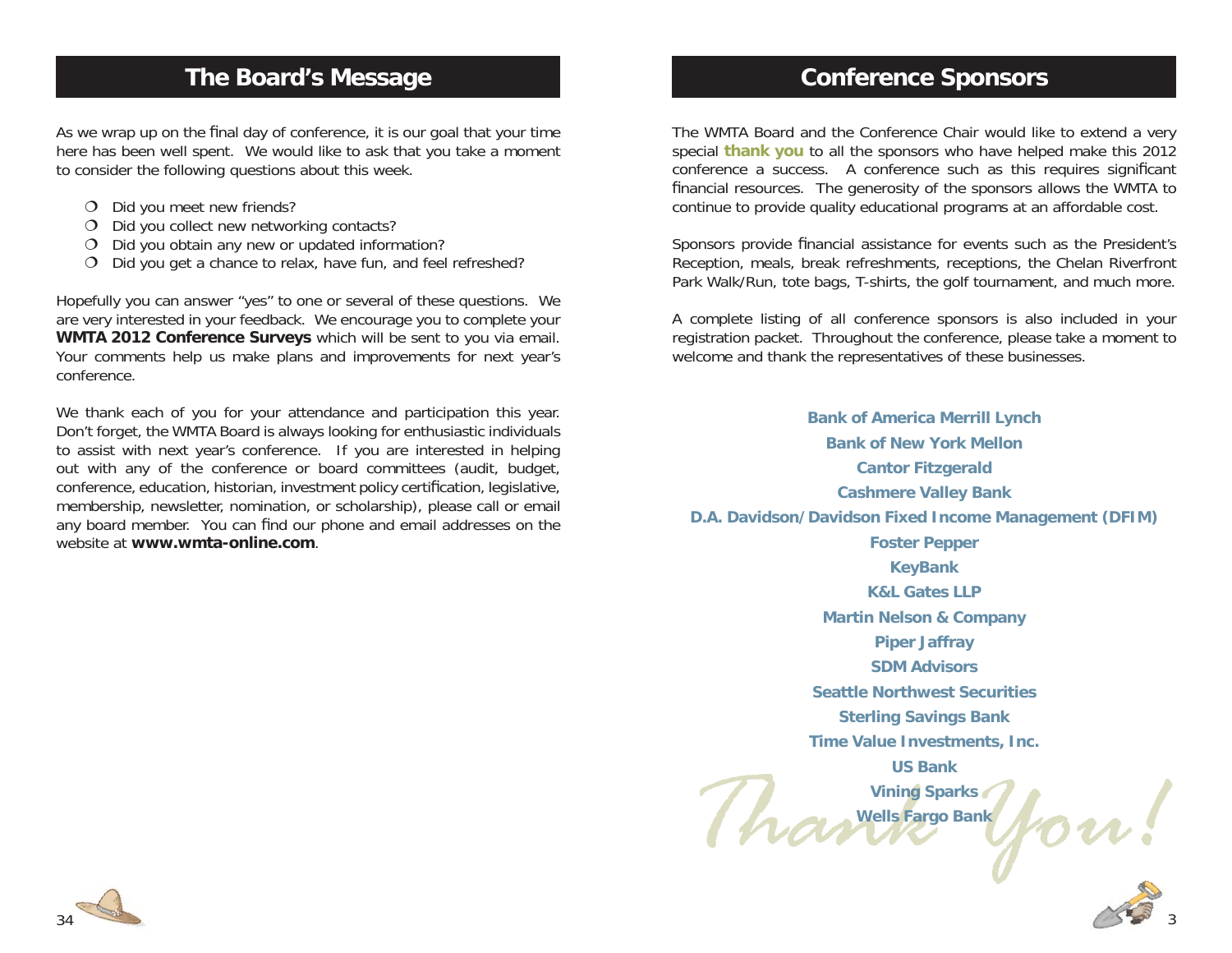# **General Information**

### **Badges**

Please wear your Conference badges to all functions.

### **Conference Registration**

The WMTA Conference Registration Table is located in the foyer of Campbell's Resort & Conference Center. All Conference attendees must register and obtain identification badges for themselves and guests who will be attending Conference activities. To receive your Conference materials and Conference badge, please check in at the Conference Registration Table.

### **Meals**

Meals provided with conference registration include:

- Wednesday pre-conference box lunch
- Wednesday dinner at Campbell's
- Thursday buffet breakfast
- Thursday lunch
- Thursday wine tasting reception and banquet dinner
- Friday buffet breakfast
- Friday snack

### **Meal Tickets**

Tickets for meals may be purchased during the conference at the Conference Registration Table.

| <b>Meal</b>          | Wednesday,<br><b>April 18</b> | Thursday,<br>April 19 | Friday,<br><b>April 20</b> |
|----------------------|-------------------------------|-----------------------|----------------------------|
| Box lunch            | \$15                          |                       |                            |
| <b>Breakfast</b>     |                               | \$20                  | \$20                       |
| Lunch                |                               | \$20                  |                            |
| Dinner at Campbell's | \$25                          |                       |                            |
| Banquet dinner       |                               | \$35                  |                            |

# **Nominations for 2012-13 Board**

| <b>President</b>                                     | Dianne Nelson, Finance Director, City<br>of Monroe                                 |
|------------------------------------------------------|------------------------------------------------------------------------------------|
| <b>President-Elect</b>                               | Deborah Booher, Finance Director, City<br>of Poulsbo                               |
| <b>Secretary</b>                                     | Stephanie McKenzie, Finance Director,<br>City of Enumclaw                          |
| <b>Treasurer</b>                                     | Michael Olson, Deputy Director,<br>Finance and Administration, City of<br>Kirkland |
| <b>Immediate Past President</b>                      | Doug Merriman, Finance Director, City<br>of Oak Harbor                             |
| <b>Board Members</b>                                 |                                                                                    |
| Position No. 1 - 2011-13                             | Kari Sample, LGIP Administrator,<br>Washington State Treasurer's Office            |
| Position No. 2 - 2010-12                             | To be announced                                                                    |
| Position No. 3 - 2011-13                             | Elizabeth Alba, Deputy City Clerk/<br>Treasurer, City of Grandview                 |
| Position No. 4 - 2010-12                             | Shelly Carter, Accountant, City of<br>Olympia                                      |
| Position No. 5 - 2011-13                             | Laurie Hale, Treasury Manager, City of<br>Cheney                                   |
| Position No. 6 - 2010-12                             | Nicole Muegge, Banking & Cash<br>Manager, Thurston County Treasurer                |
| Position No. 7 - 2010-12                             | Philip Steffen, Senior Accountant, City<br>of Anacortes                            |
| <b>APT US&amp;C Representative</b><br>and Ex-Officio | Doug Extine, Deputy Treasurer,<br>Washington State Treasurer's Office              |

*Despite the gardener's best intentions, Nature will improvise. Michael P. Garafalo*



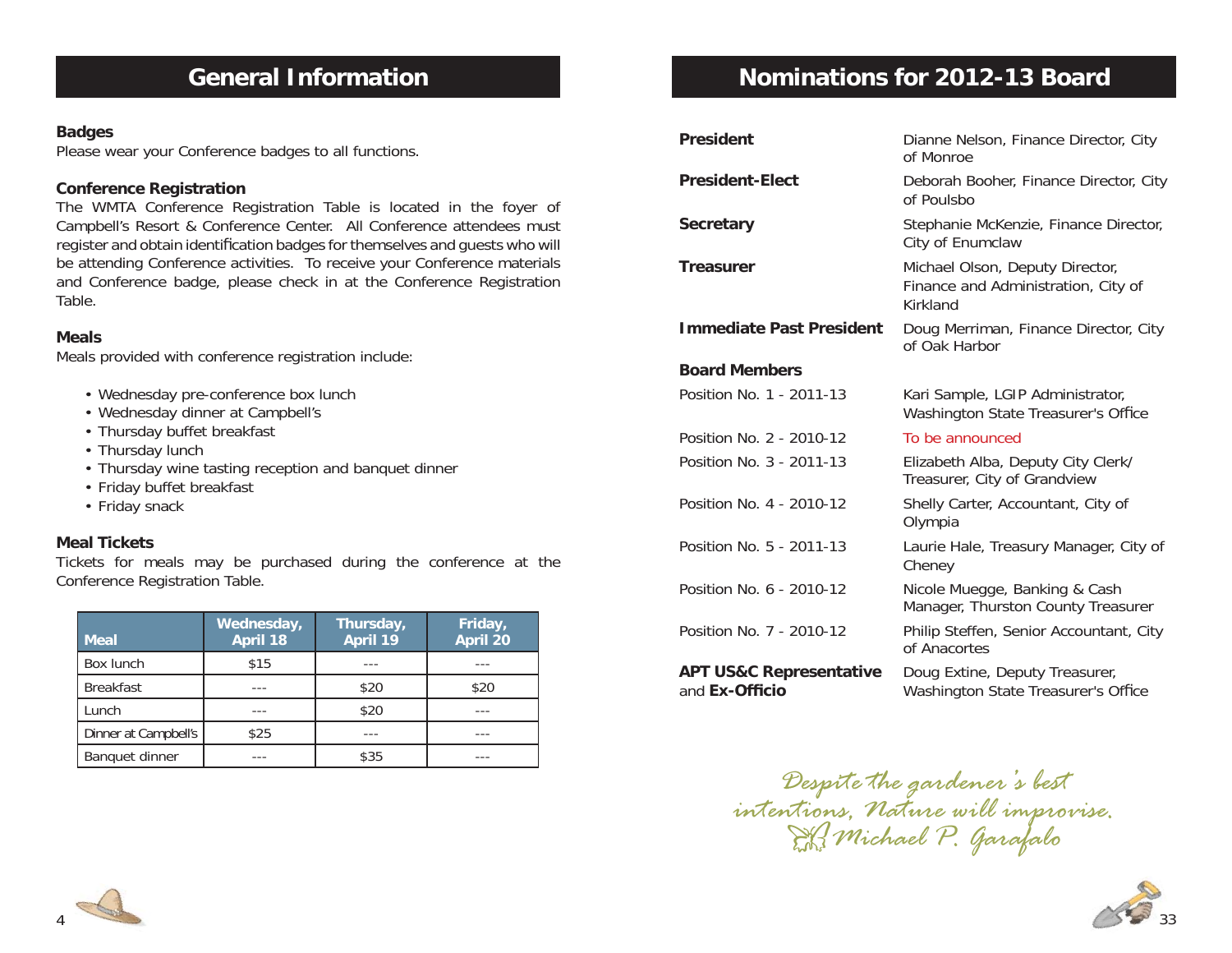# **President's Award**

Presented each year by the outgoing WMTA President, this award is given . . .

> **In recognition and appreciation for years of outstanding contributions to the membership of the Washington Municipal Treasurers Association.**

| <u>Year</u> | <u>Recipient</u>      |
|-------------|-----------------------|
| 1996        | Kris Tompkins         |
| 1997        | Not awarded           |
| 1998        | Rosie Rumsey          |
| 1999        | Ron Strabbing         |
| 2000        | Not awarded           |
| 2001        | <b>Wendy Picinich</b> |
| 2002        | Jim Hendrickson       |
| 2003        | Steve Kimble          |
| 2004        | Monica Haarstad       |
| 2005        | Nanci Lien            |
| 2006        | Kelly Devlin          |
| 2007        | Nanci Lien            |
| 2008        | Arif Kanji            |
| 2009        | <b>Rick Patrick</b>   |
|             | Robbi Stedman         |
| 2010        | Robbi Stedman         |
| 2011        | Doug Extine           |
|             |                       |

*The greatest gift of the garden is the restoration of the five senses. Hanna Rion*

# **General Information**

### **Dress**

Casual or business attire is appropriate for all conference activities.

### **Conference Facilities**

With the exception of the Golf Tournament, all conference activities will be held at Campbell's Resort. For your convenience, a site map is included inside the back page of this handbook.

### **Business Center**

Campbell's Conference Center provides a business center for guests needing a private office, equipped with computer, internet, fax, copier, etc. Wireless internet is also available. The Business Center is located on the second floor of the Conference Center (just above the WMTA Conference Registration Table).

### **Wireless Internet Access**

Campbell's Resort offers wireless internet access to their guests. Wi-Fi login cards are available at the hotel registration desk.

*My green thumb came only as a*<br>result of the mistakes I made while<br>learning to see things from the<br>plant's point of view.<br>H. Fred Dale



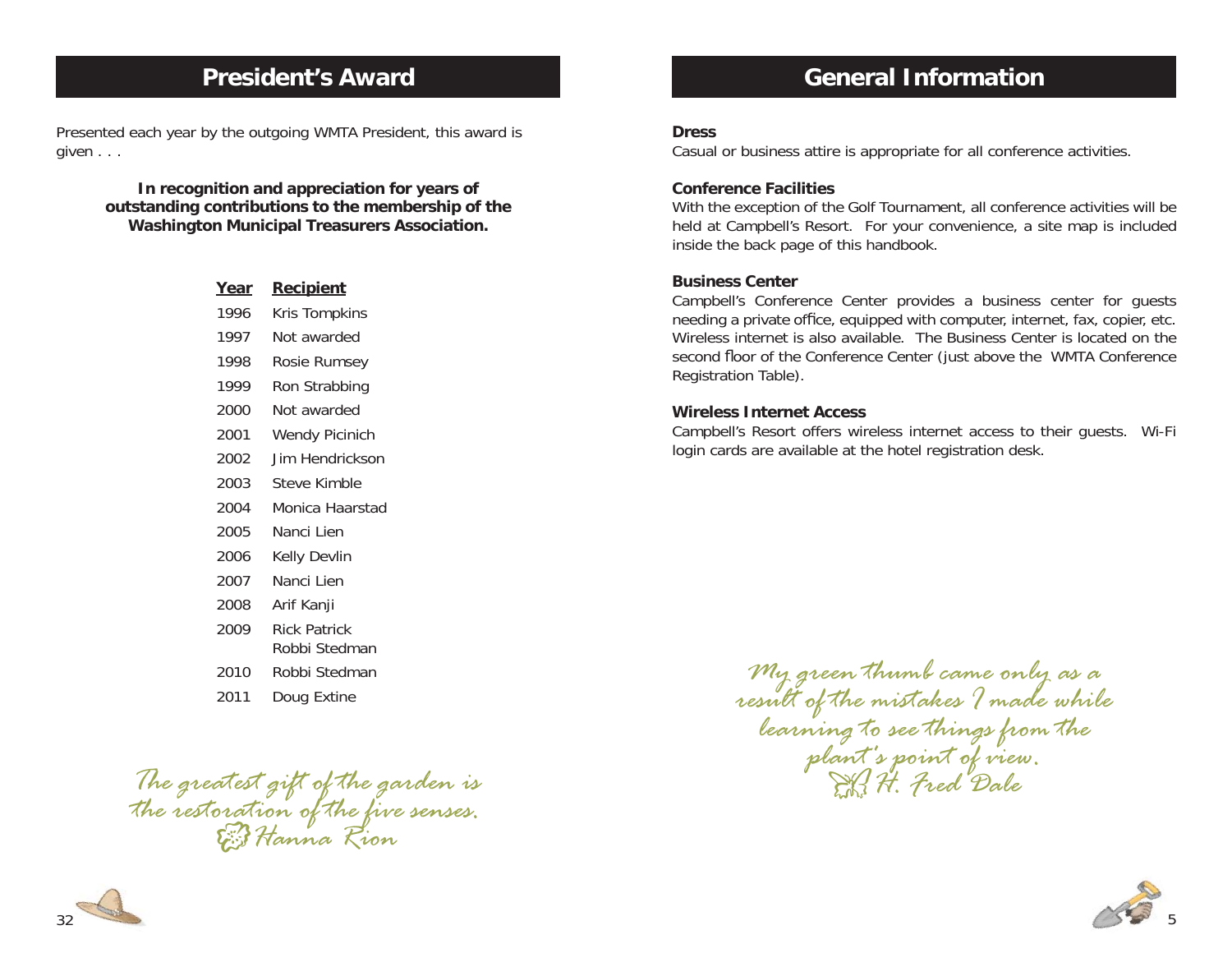# **Badges & Ribbons**

We ask for all conference attendees to wear their name badges to gain admission to conference activities and meals.

To assist you in recognizing officers, board members, and other conference participants, ribbons have been color coded as follows:

**President** – Dark green **President-Elect** – Dark blue**Secretary** – Dark blue **Treasurer** – Light yellow **Board Member** – Burgundy **Immediate Past President** – Red**Past President** – Purple **Committee Member** – Red**First Time Attendee** – Turquoise **Honorary Life Member** – Light yellow **Honorary Guest** – White **Sponsor** – Green **Speaker** – Bright yellow **Facilitator** – Black

# 6

# **2011-12 Officers & Board Members**

### **Officers**

### **President**Vacant

**President-Elect**Dianne Nelson, Finance Director, City of Monroe

**Secretary** Stephanie McKenzie, Finance Director, City of Enumclaw

**Treasurer**Michael Olson, Deputy Director, Finance and Administration, City of Kirkland

**Immediate Past President**Doug Merriman, Finance Director, City of Oak Harbor

### **Board Members**

**Board Position No. 1**Deborah Booher, Finance Director, City of Poulsbo\*

**Board Position No. 2**Vacant

**Board Position No. 3**Elizabeth Alba, Deputy City Clerk/Treasurer, City of Grandview

**Board Position No. 4**Shelly Carter, Accountant, City of Olympia

**Board Position No. 5**Laurie Hale, Treasury Manager, City of Cheney

**Board Position No. 6**Nicole Muegge, Banking & Cash Manager, Thurston County Treasurer

**Board Position No. 7**Philip Steffen, Senior Accountant, City of Anacortes

**APT US&C Representative and Ex-Officio** Doug Extine, Deputy Treasurer, Office of the State Treasurer

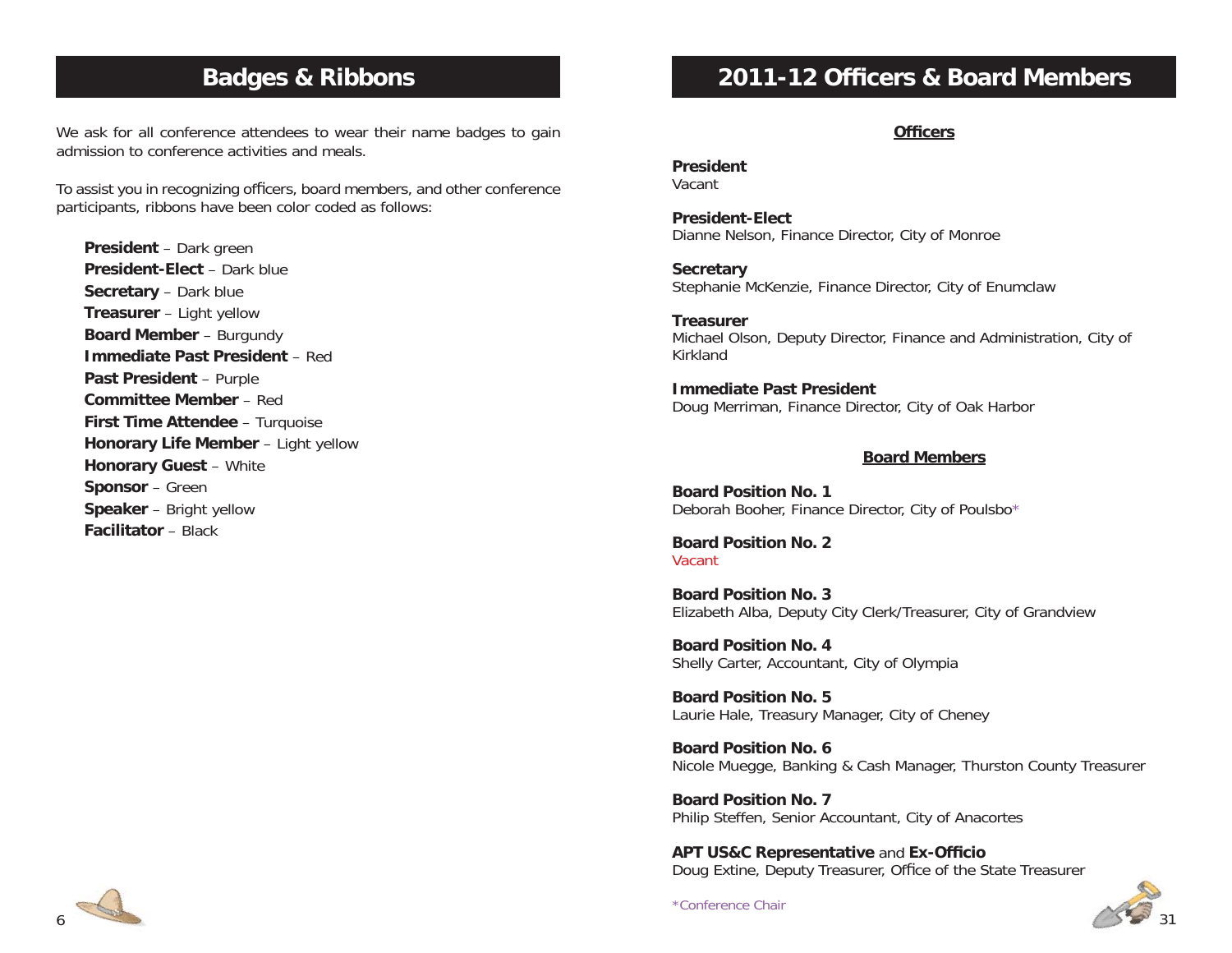# **Past Conference Themes**

| Year | <b>Theme</b>                                  | <b>President</b>             |
|------|-----------------------------------------------|------------------------------|
| 1984 |                                               | George Khatian               |
| 1985 |                                               | Lloyd Hara                   |
| 1986 |                                               | Paul Kasakabe                |
| 1987 |                                               | Betty Nahoopii               |
| 1988 |                                               | Harry Wong                   |
| 1989 |                                               | Lillian Luark                |
| 1990 | Country Western - "Visit Treasurers' Country" | Ann Berger                   |
| 1991 | 50s and 60s - "Remember When"                 | Paul Gudgerissc              |
| 1992 | Cruise - "Keeping Afloat in the 90s"          | Kristine Miller              |
| 1993 | Hawaiian Luau/South Seas - "Treasure Island"  | Dale Sciuchetti              |
| 1994 | Country Western - "A Fist Full of Dollar\$"   | Wendy Picinich               |
| 1995 | Star Trek - "Trekking Toward Tomorrow"        | Rob Hendrickso               |
| 1996 | Irish - "Green Grow the Dollar\$"             | Mike Murphy                  |
| 1997 | Jungle - "A Financial Safari"                 | Connie Leonard               |
| 1998 | Sports - "Financial All-Stars"                | Rosie Rumsey/<br>Randy Krumm |
| 1999 | South of the Border - "Viva La Finance"       | Ron Hupp                     |
| 2000 | Handyman - "Tooltime for Treasurers"          | Jim Hendricksor              |
| 2001 | Circus - "Under the Treasury Big Top"         | Monica Haarsta               |
| 2002 | Train - "All Aboard the Treasurers Express"   | Paulette Alvarad             |
| 2003 | Cameras - "Focus on Finance"                  | Ron Strabbing                |
| 2004 | Money Makes the World Go 'Round               | Yvonne Ziomko                |
| 2005 | Financial "Ports of Call"                     | Craig Kerr                   |
| 2006 | Financial "Roundup"                           | Allan Martin                 |
| 2007 | Mardi Gras - "Ooh La La \$\$ Moo La La"       | Doug Extine                  |
| 2008 | Fishing for Silver - 25th Anniversary         | Doug Extine                  |
| 2009 | <b>Follow the Financial Brick Road</b>        | Nanci Lien                   |
| 2010 | Diving for Treasure                           | Michael Legarsk              |
| 2011 | Reaching the Summit                           | Doug Merriman                |

sakabe dgerisson iuchetti ndrickson umsey/ Randy Krumm ndrickson Haarstad : Alvarado Ziomkowski ien Legarsky



7



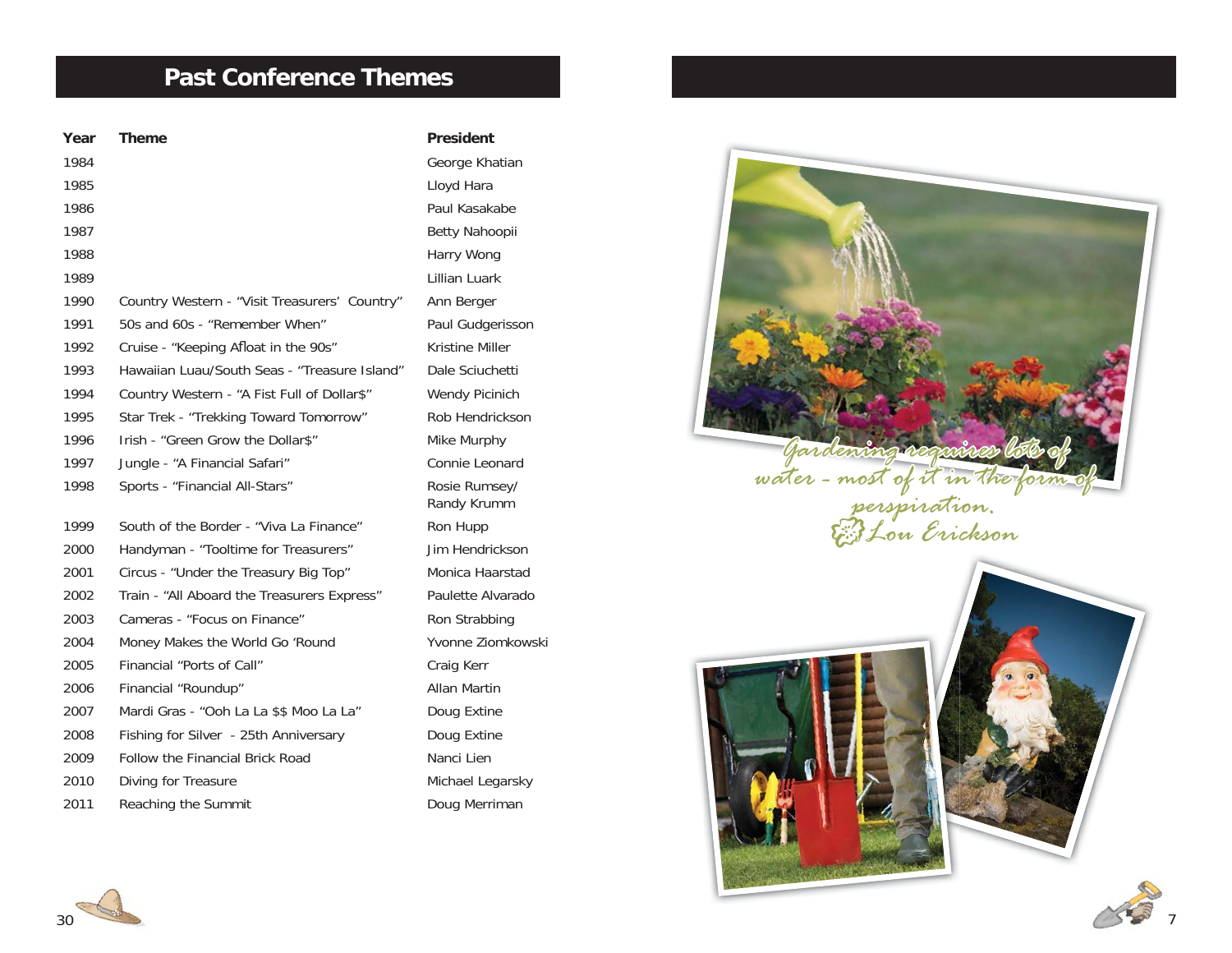### **CPE/CPFA/ACPFA Credits**

CPE, CPFA, and ACPFA credits for continuing professional standards are available for each of the sessions. Attendees should sign the attendance sheet at each session. The center of this Conference Handbook includes a "Record of Attendance" sheet to be completed and retained by attendees to verify attendance. WMTA will provide copies of the sign-in sheets online for CPE credits purposes only. For other certifications, attendees should be sure to retain your handbook "Record of Attendance."

### **Feedback and Comments**

In our continuing effort to utilize technology to conserve resources, WMTA will be gathering your conference feedback through a quick and user friendly survey. The survey will be emailed to all conference attendees next week. When you receive the email, we would appreciate you taking a couple of minutes to share your thoughts about this year's conference. Your comments will help us to plan future conferences.

To ensure that you receive the survey, MRSC needs to have your current email address. If you need to update your email information, just stop by the Conference Registration Table. You can also update your information online on the WMTA's website (wmta-online.com) by clicking on the **Membership** button and accessing your membership record.

*Gardening is a matter of your enthusiasm holding up until your back gets used to it. Author Unknown*

# **APT US&C**

**Certified Public Finance Administrator (CPFA)** recognizes public treasury and finance officials who have demonstrated a high level of professional competency through continuing education and professional experience. Successful applicants must have earned sufficient education and experience points and been a member of APT for two consecutive years. Members who already have the CPFA designation are required to maintain the certification every five years. Educational programs are offered at CPFA approved university programs; APT state association conference and annual APT conferences. See the APT US&C website for the new Advanced Certified Public Finance Administrator credential.

**Investment Policy Certification** allows public treasury officials to submit their government's investment policies to APT for peer review. The association's Investment Policy Program provides public investors with guidance and technical assistance in developing a comprehensive written investment policy. APT's model investment policy includes those elements that are essential to a good policy and includes an outline to help develop policies suited to your entity.

**Cash Handling Certification** provides treasury officials the opportunity to submit their government's cash handling program for review and certification. APT's model cash handling manual is an excellent resource that includes training modules, glossary of terms, a cash handling training seminar syllabus, sample cash handling legislation, and an application for the certification program. The association's cash handling training seminars are open to public treasury officials throughout the year.

**Debt Policy Review and Certification** program provides treasury and financial officials with the Debt Policy Handbook to be used as a quide for preparing their own unique policy. This handbook provides practitioners with the information necessary for preparing a comprehensive capital financing policy. It includes chapters on: assessment and funding alternatives; issuance of obligations; administration of obligations; and using pertinent internet sites. The handbook includes instructions and an application to have your policy certified.

For more information on these and other certification opportunities, visit the APT US&C website at www.aptusc.org.



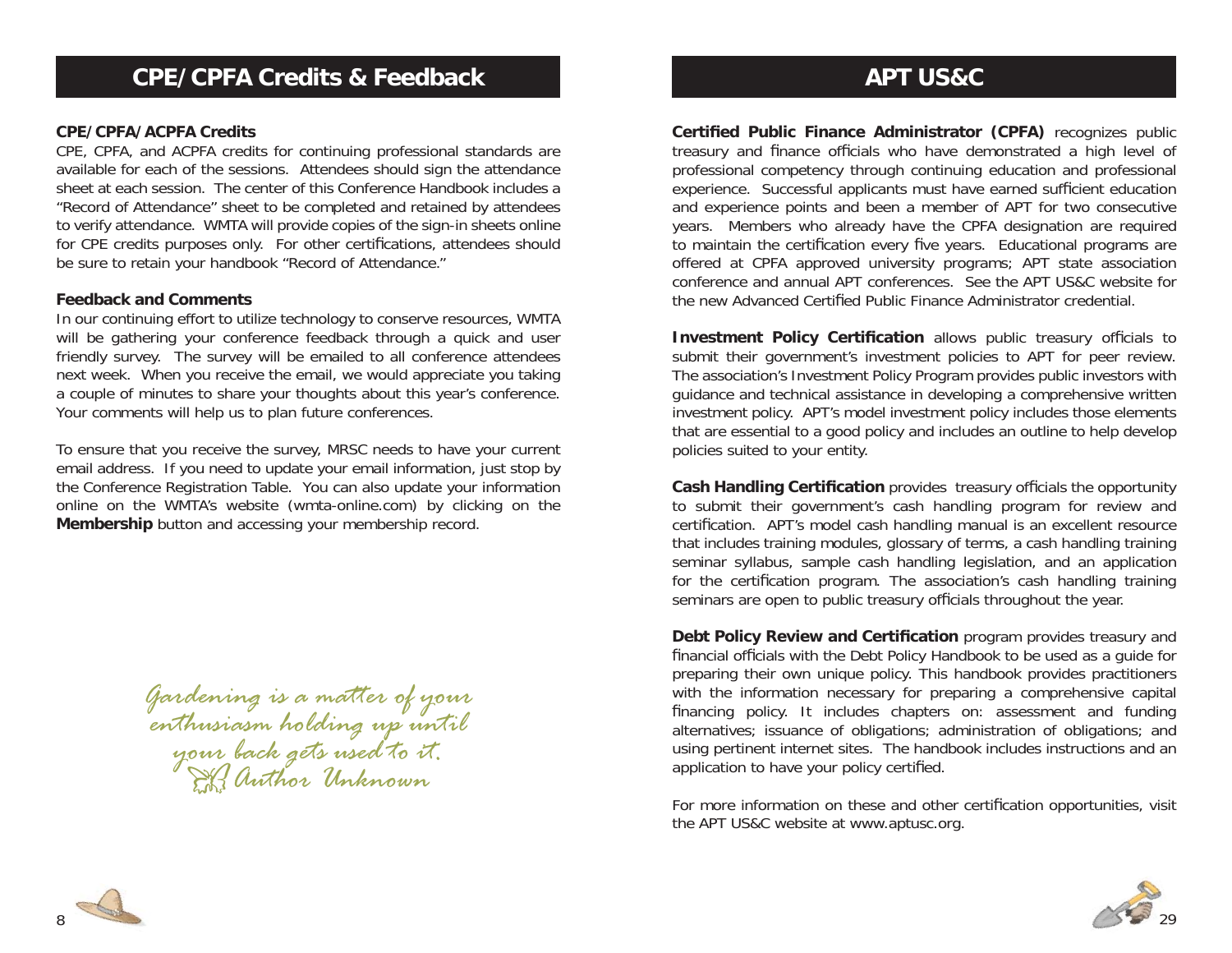# **APT US&C**

The Association of Public Treasurers of the United States and Canada (APT US&C) is a non-profit corporation established in 1965 with the express purpose of serving public treasury officials.

The Association provides educational seminars and conferences, publications, policy and legislative information, and technical assistance to members.

APT's key areas:

- Cash Management
- Bank Services
- Investment Policies & Practices
- Debt Management
- Internal Controls
	- Pension & Benefits Administration
	- Technology
	- Cash Handling
	- Revenue Collections
	- New Revenue Sources

Join us for our 47th annual conference:

**August 12-15, 2012**

Williamsburg Lodge, Williamsburg, Virginia

### **Revolutionizing Trends in Treasury Management evolutionizing**

WMTA scholarships may be available. Visit **wmta-online.com**.

For information about APT US&C and its programs see their website or contact their office at:

> APT US&C962 Wayne Avenue, Suite 910 Silversprings, MD 20910 (301) 495-5560 • (301) 495-5561 Fax www.aptusc.org info@aptusc.org

# **Conference Program – Wednesday**

**Conference Registration Table Hours 8:30am - 3:00pm**

**Golf Tournament 10:00am - 5:30pm** Sponsors: Bank of New York Mellon, KeyBank, Piper Jaffray, Seattle Northwest Securities, and Vining Sparks

### **Bonds 101: Public Funds Investing 9:00am - 12:00pm Location: Stehekin A**

Instructor: Paul Jarvis, Managing Director, Time Value Investments, Inc.

Government bonds are one of the few investments consistently on the "public funds appropriate" list. Let's learn about them! This unique public funds investment class begins at the "kindergarten" level. We will diagram a typical bond and lay out the cash flows. We will resolve questions regarding bonds purchased at a discount and a premium. And without resorting to bond speak or jargon, we will answer that all important question: "how likely is a specific callable bond to be called?" Bring any of your staff that are confused by, scared of, or just plain don't get bonds… and watch the light bulbs come on!

**Box Lunch 12:00pm - 1:00pm**

**Location: Stehekin Foyer (upper level)** Sponsor: Time Value Investments, Inc.

### **Fraud Trends, Prevention and Detection 1:00pm - 4:00pm Location: Stehekin B**

Instructors: Sarah Walker, CFE, Fraud Manager, Washington State Auditors Office

Jim Brittain, CPA, Director of Special Investigations, Washington State **Auditors Office** 

The class will provide the current trends in losses reported to the State Auditor's Office. In addition, the class will discuss the importance of internal controls in preventing and detecting fraud. We will discuss a variety of small investigations in the areas of payroll, cash receipting, cash disbursements and fuel/gas cards to show how basic internal controls may have prevented it from occurring or detected it earlier.



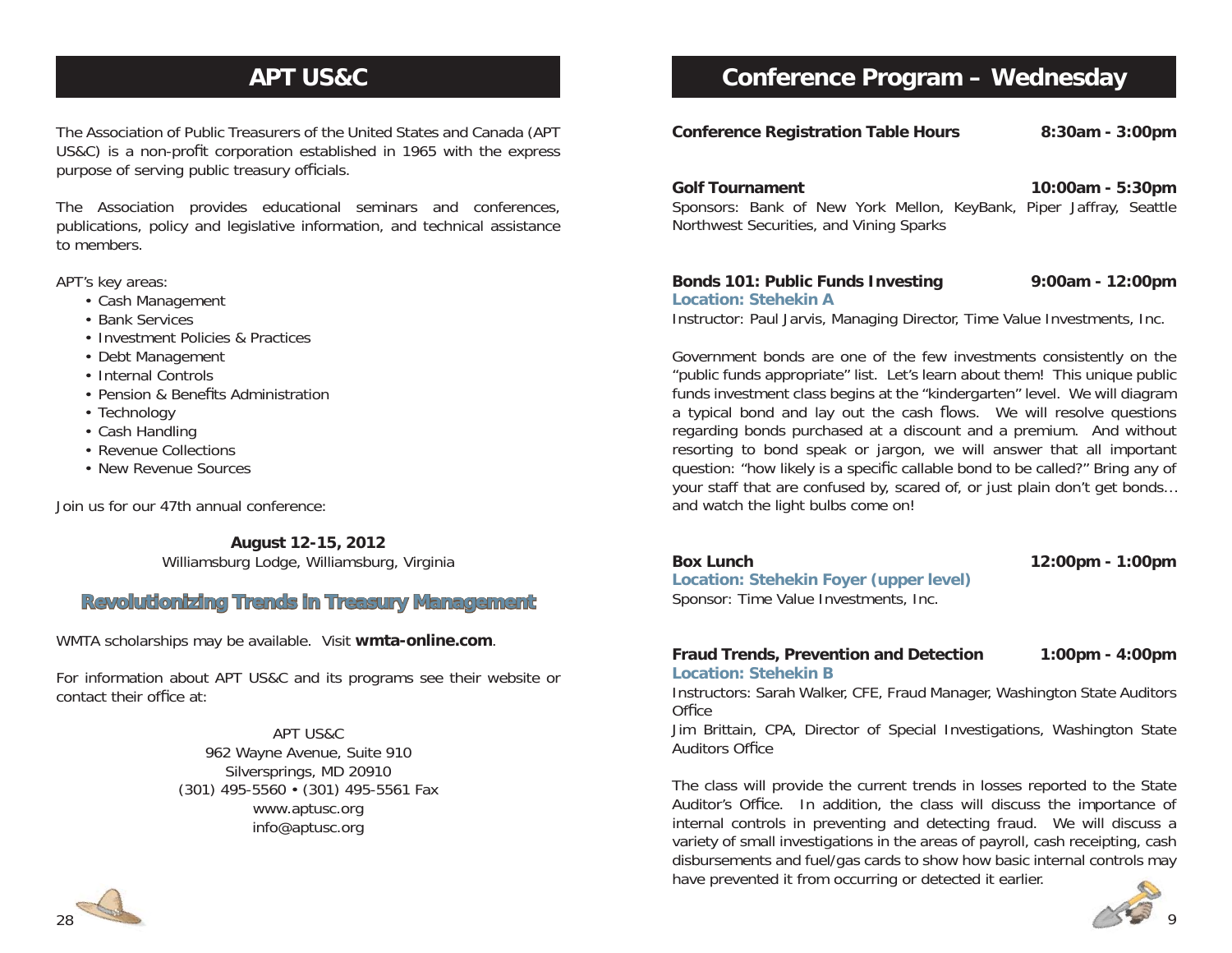**AWC Legislative Update - Financial Issues 1:00pm - 4:00pm Location: Stehekin A**

Instructor: Victoria Lincoln, Legislative and Policy Advocate, Association of Washington Cities

The State Legislature has been deeply involved with several financial and administrative issues that may impact cities and towns in Washington. Victoria will enlighten us on current issues being addressed by the legislature, the technical nature of how these issues might impact important revenue streams, as well as other topics that may affect your city!

**Location: Terrace Tent**Sponsor: Bank of America Merrill Lynch

This is a casual affair and a chance to meet new friends and catch up with old ones. No need to drive anywhere. Join us right here at the Campbell's Resort, in the tent just above the hotel check-in desk.

# **Dinner at Campbell's Resort 6:00pm**



For Washington's local government, and most particularly for those in finance, this session will help you in knowing what to expect in the coming years with W-2 reporting and budget forecasting.

### **Debt Issues: Post Issuance Tax Compliance**

**Location: West Room (upper level)** Instructor: William Tonkin, Foster Pepper PLLC

This roundtable will focus on what you need to do to stay in compliance with Internal Revenue Service and Security and Exchange Commission regulations for local government bonds. Some of the topics covered will be creating policies for federal tax compliance, including private use monitoring, change in use, and management contracts, and disclosure obligations, including initial disclosure documents (Official Statements) and continuing disclosure obligations. The round table will highlight recent IRS and SEC initiatives in these areas.



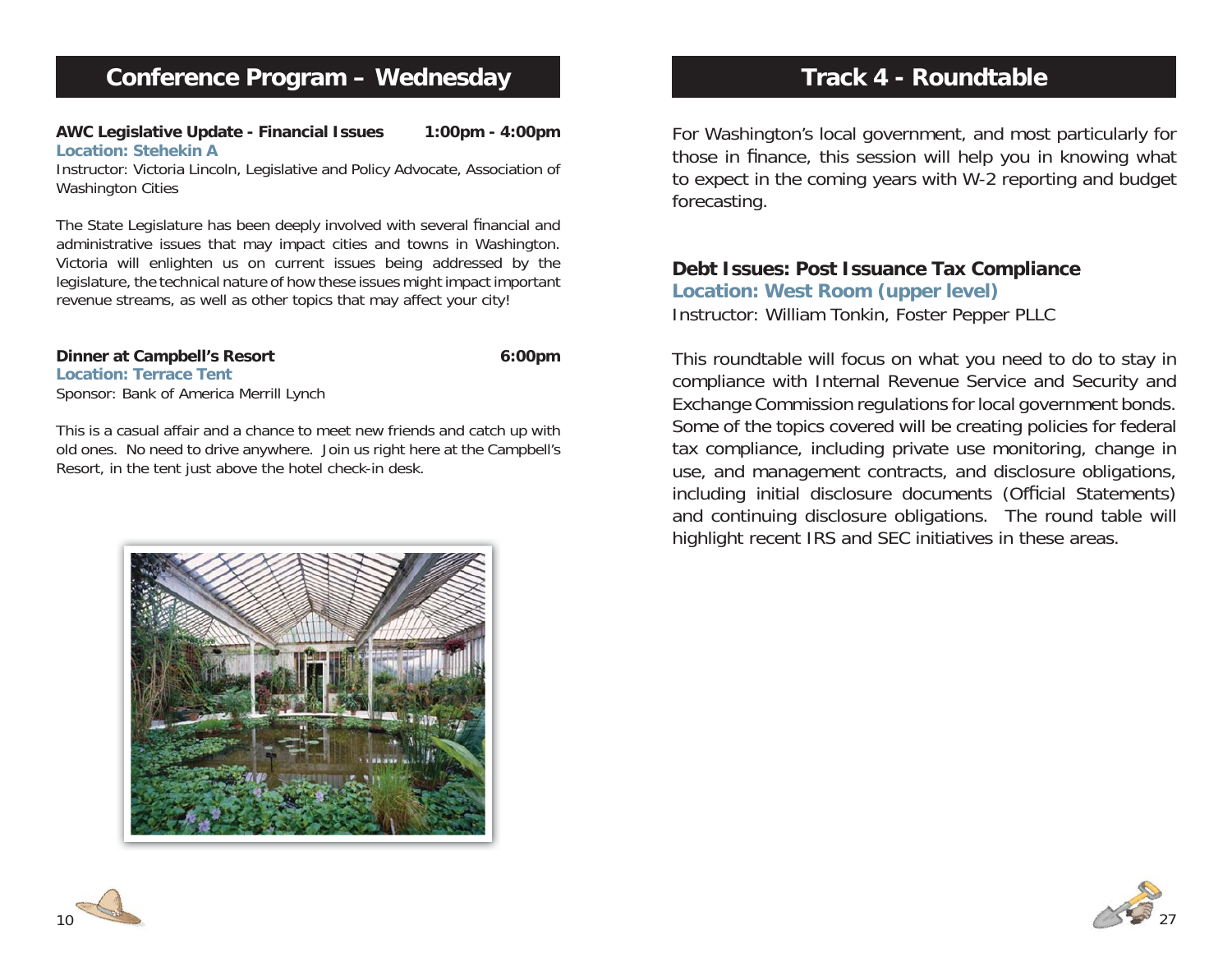# **Track 4 - Roundtable**

### **Open Public Meetings Act**

**Location: East Room (upper level)** Instructor: Pat Mason, Senior Legal Consultant, Municipal Research and Services Center

One of the primary legal doctrines that elected and appointed officials must be familiar with is the Open Public Meetings Act. This session will provide an overview of the requirements of the Open Meetings Act, including an overview of the reasons for which a governing body may meet in closed or executive session. The session will highlight inadvertent ways the Act can be violated, such as e-mail meetings, serial meetings or use of social media. A focus of the session will be on staff responsibilities for complying with the Act, such as required notice, proper procedures to go into executive session, and what must be reflected in the minutes so as to avoid issues with the Office of the State Auditor

# **The Current Conversation on Health Care Reform**

### **Location: Stehekin A (upper level)**

Instructor: Carol Wilmes, Employee Benefit Trust Manager, Association of Washington Cities

In 2010, the Patient Protection and Affordable Care Act (PPACA) launched an unprecedented roadmap of regulatory change to employer-sponsored health plans, individual coverage and governmental health programs. Regardless of which side of the political fence you sit on, all agree that it will have everlasting impact on the healthcare landscape. This presentation will review what has occurred since 2010; what are the current conversations at the legislative and judicial levels; and what is on the horizon for health plans in 2013-2014.



*In my garden there is a large place for sentiment. My garden of flowers is also my garden of thoughts and dreams. The thoughts grow as freely as the flowers, and the dreams are as beautiful. Abram L. Urban*



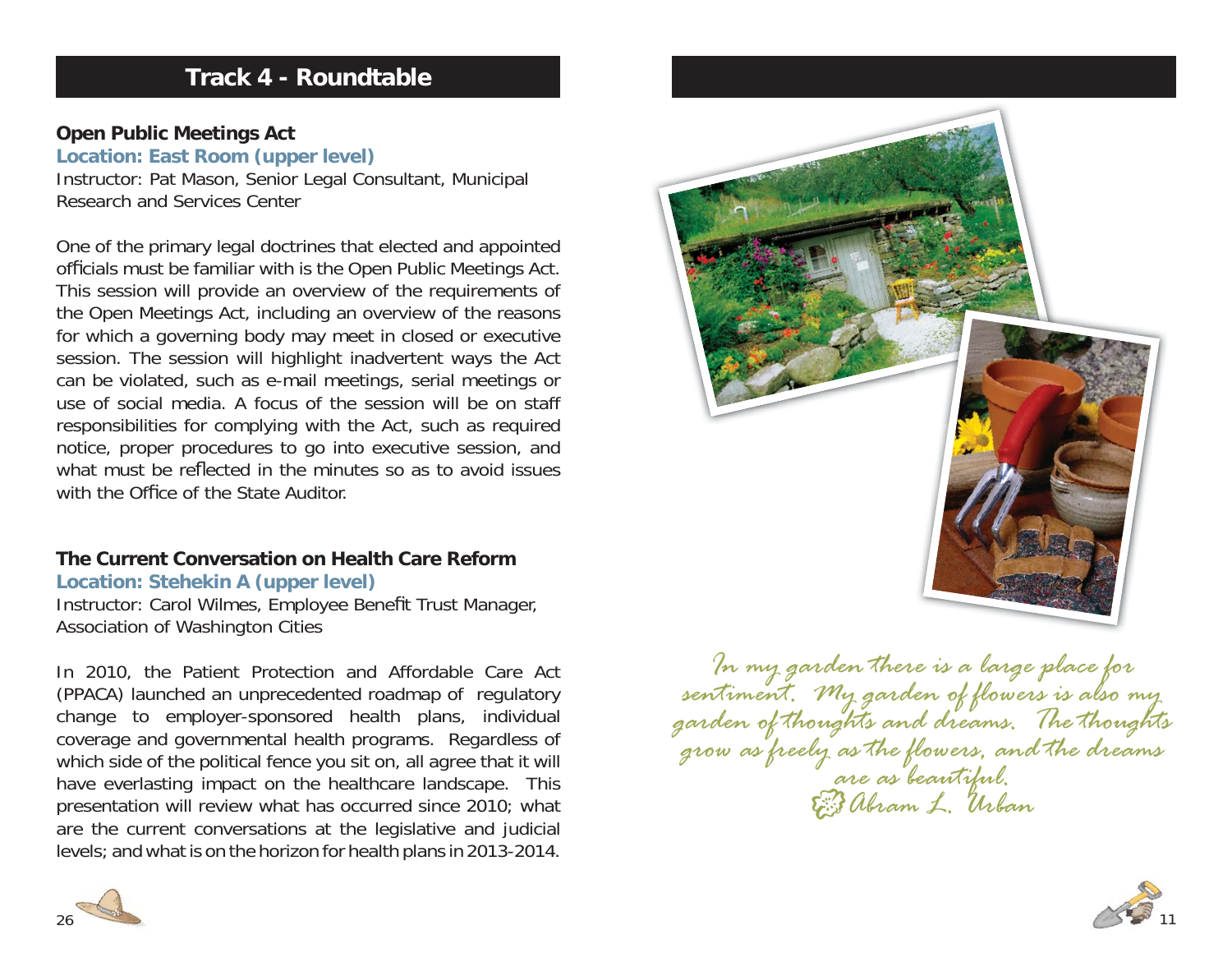| <b>Conference Program - Thursday</b>                                                                                                                                                                                                                                                                                                                                                                        |                  |
|-------------------------------------------------------------------------------------------------------------------------------------------------------------------------------------------------------------------------------------------------------------------------------------------------------------------------------------------------------------------------------------------------------------|------------------|
| <b>Chelan Riverfront Park Walk/Run</b><br>Location: Check in at the hotel lobby<br>Sponsor: Wells Fargo Bank                                                                                                                                                                                                                                                                                                | 6:30am           |
| On Thursday morning, grab your gear and meet up with your team at the<br>Campbell's lobby to begin your morning trek around the beautiful Chelan<br>Riverfront Park. This peaceful route along the Chelan River is a perfectly<br>calm start to a busy conference day. Enjoy the views, the chance to get<br>your system charged for the day, and don't forget your 2012 Walk Run<br>T-shirt at the finish! |                  |
| <b>Conference Registration Table Hours</b>                                                                                                                                                                                                                                                                                                                                                                  | 7:30am - 3:00pm  |
| <b>Buffet Breakfast</b><br>Location: Ballroom I, II, III<br>Sponsor: Bank of New York Mellon                                                                                                                                                                                                                                                                                                                | 7:30am - 8:30am  |
| <b>General Session</b><br>Sponsors: Foster Pepper and Cantor Fitzgerald                                                                                                                                                                                                                                                                                                                                     |                  |
| Welcome<br>Location: Stehekin A & B (upper level)                                                                                                                                                                                                                                                                                                                                                           | 8:30am           |
| • Pledge of Allegiance<br>· Dianne Nelson, WMTA President                                                                                                                                                                                                                                                                                                                                                   |                  |
| <b>Trust Your CAPE - Transforming Challenges</b><br>into Opportunities<br>Location: Stehekin A & B (upper level)<br>Instructor: Ron Black, The Mentor Group                                                                                                                                                                                                                                                 | 8:45am - 11:45am |

The defining quality of today's high-performance organizations and leaders is the ability to change as fluidly as the environment in which they operate. From senior management to the most junior staff member, change is personally challenging: adding to workloads; threatening

# **Track 3 - Roundtable**

# **Investment Strategy Versus Investment Policy** *Thursday Only* **Location: Monfort Room (upper level)**

Instructor: Deanne Woodring, Managing Director at Davidson Fixed Income

Investment Strategy versus Investment Policy: How do you make decisions when investing funds? You have your investment policy that provides guidance to legal and allowable investments, but is there a strategy you are implementing as well? Having a disciplined investment strategy will provide for more efficient decision making and accountability to your investment earnings. In this session, we will review the specific steps in developing a strategy/plan to support your investment decisions.

# **Collections Conundrum!** *Friday Only*

**Location: Monfort Room (upper level)** Instructor: Mindy Reese, Account Executive, Armada Corp.

The collection process from your office to ours. Come learn how to make this process – that no one likes to talk about work for your bottom line!

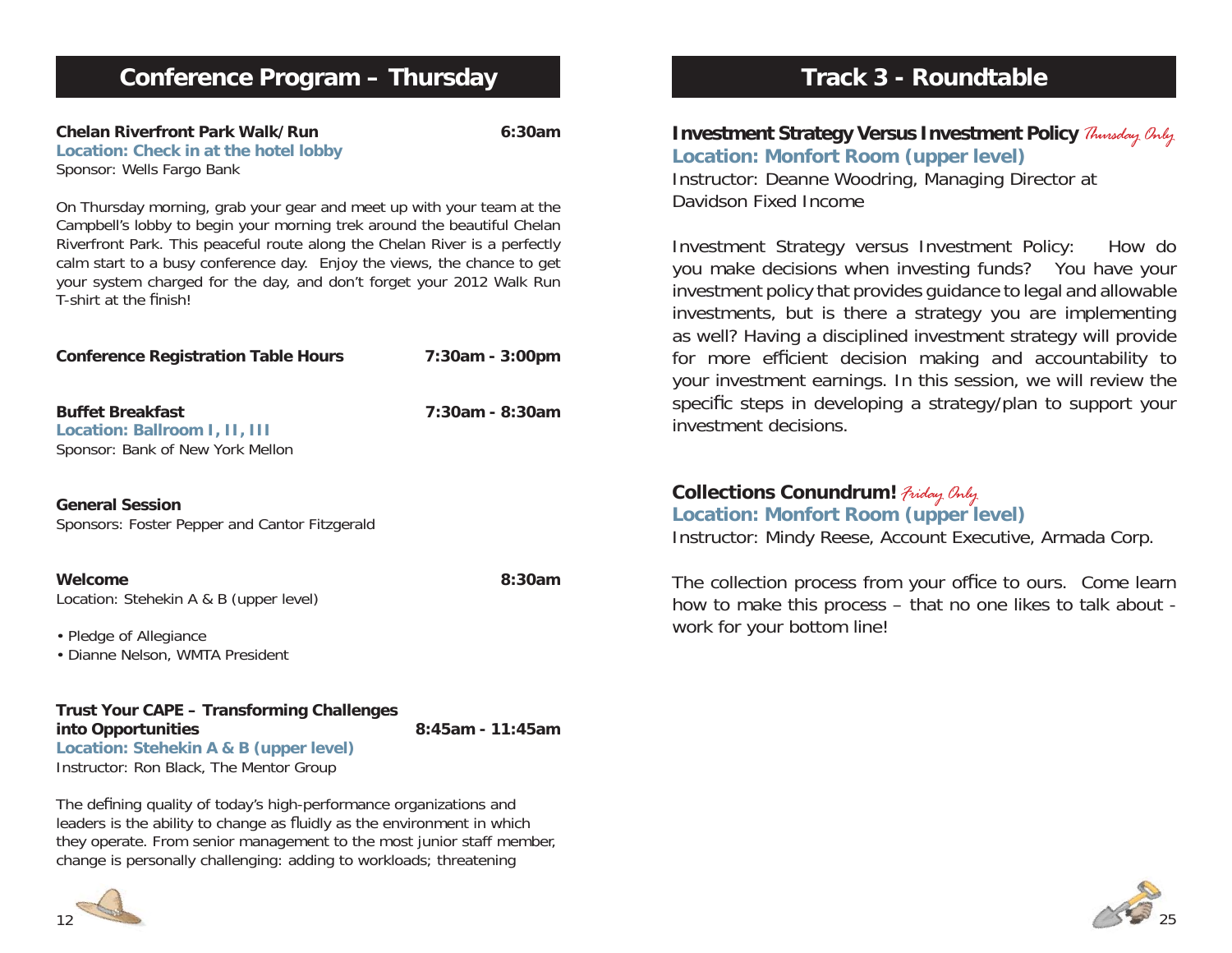# **Track 3 - Roundtable**

### **Municipal Equipment Financing**

**Location: Edmunds Room (upper level)** Instructor: Thomas Seybold, Vice-President, U.S. Bancorp Government Leasing and Finance, Inc.

Join in a lively informative discussion about the financing of vehicles, heavy equipment, computers, energy conservation measures and more utilizing a Tax Exempt Lease, Note, or Installment Purchase structure."

# **Small Cities Roundtable – "Small Cities – Big Issues"**

### **Location: Stehekin B (upper level)**

Instructor: Toni Nelson, Director of Professional Services, Vision Municipal Solutions

Small cities have unique challenges simply because they are "small". Multiple hats worn by one or two key individuals can lead to hurdles that our larger neighbors don't have to clear. Attend this session to discuss some of the latest hurdles such as: Capital Assets Management, Overhead Cost Allocations and the most recent changes to cash basis accounting and reporting. The roundtable format provides the opportunity to receive as well as share ideas and questions with others your size.

# **Conference Program – Thursday**

perspectives; magnifying weaknesses; testing resiliency. But for those who embrace change, opportunities abound!

This seasoned turn-around consultant reveals four transformational keys: clarity of vision, purposeful action, professional attitudes, and a collaborative environment. Through story and vignettes, this program delivers research-based and experience-validated essentials that helps organizations and individuals work with what they have, focus on imperatives, build momentum, and deliver meaningful results.

**Break 11:45am - 12:00pm**

### **Lunch and Business Meeting 12:00pm - 1:15pm**

**Location: Ballroom I, II, III** Sponsor: Sterling Savings Bank

### Business Meeting

- Special Recognition
- Approval of Minutes for 2011 Business Meeting
- Awards
	- Investment Policy Certifications
	- Debt Policy Certifications
	- President's Award
- Nominations for 2012-13 WMTA Officers and Board Members (information on page 33 in your conference handbook)



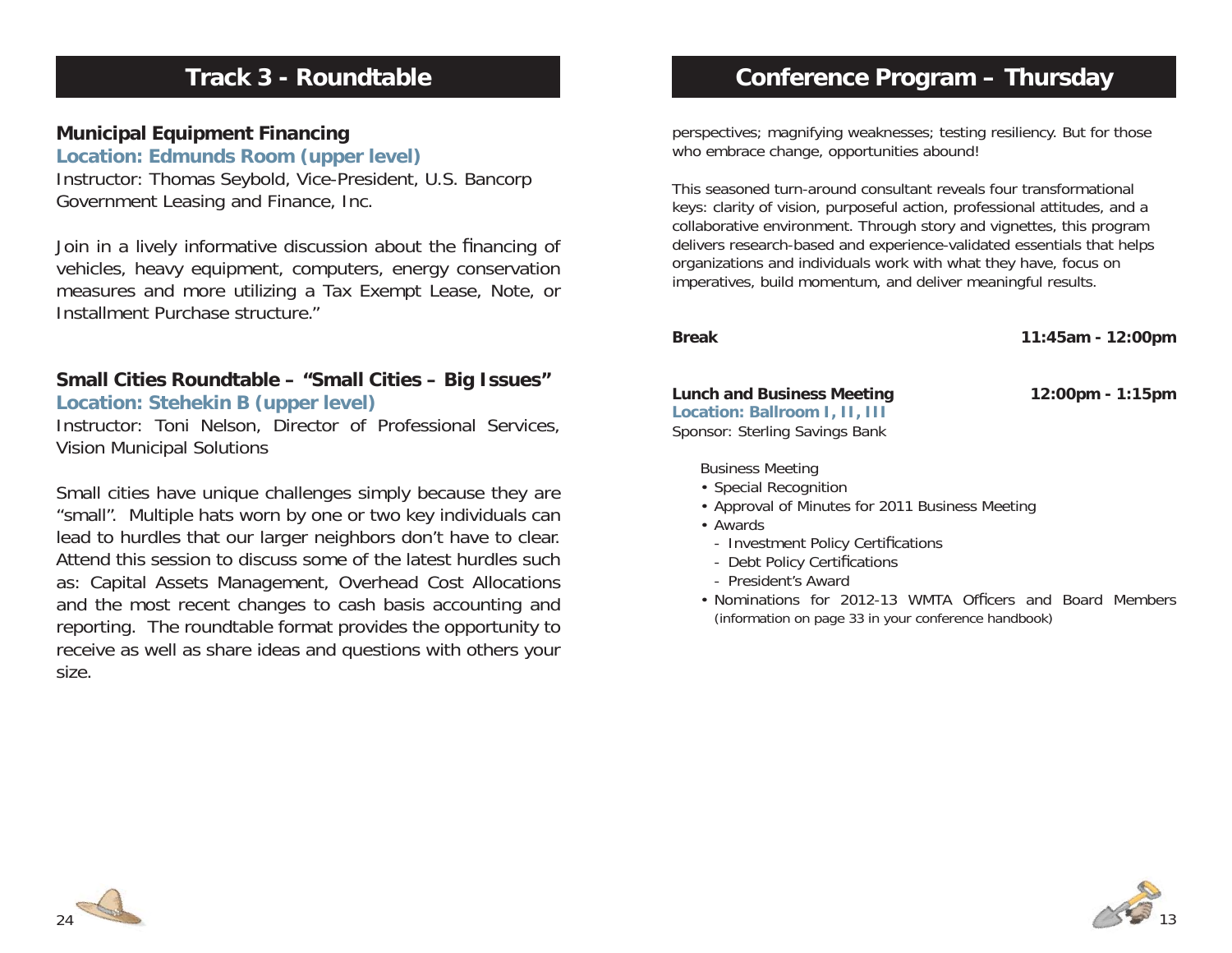# **Conference Program – Thursday**

| <b>Roundtable Sessions</b><br>(see pages 20-27 for Roundtable descriptions)                        | $1:30$ pm - $2:50$ pm |
|----------------------------------------------------------------------------------------------------|-----------------------|
| Break                                                                                              | $2:50$ pm - $3:10$ pm |
| <b>Roundtable Sessions</b><br>(see pages 20-27 for Roundtable descriptions)                        | $3:10$ pm - $4:30$ pm |
| <b>Wine Tasting Reception</b><br><b>Location: Terrace Tent</b><br>Sponsor: Bank of New York Mellon | 5:30pm - 6:30pm       |
| <b>Banquet Dinner</b><br>Location: Ballroom I, II, III<br>Sponsor: Key Bank                        | $6:30$ pm - 7:15pm    |
| Scholarshin and Silent Auction and Raffle                                                          | $7.15$ nm - $8.00$ nm |

### **Scholarship and Silent Auction and Raffle Location: Ballroom I, II, III**

One of the highlights of the WMTA Conference is the live auction. On Thursday evening, the atmosphere in the main ballroom comes alive as conference attendees wave paddles and attempt to out-bid each other on everything from T-shirts to sparkling crystal to sporting event tickets. Also, a very big THANK YOU to our very own **Ron Hupp** for lending his auctioneering talents to this fun event!

*New this year* **– Silent Auction!** For those individuals that don't want to raise the paddle during the live auction, we will be having a silent auction where you can try to out bid your competition.

You'll also notice WMTA board members selling raffle tickets throughout the conference. The raffle takes place at break on Friday and always ends with the ultimate prize, the combo HD TV/DVD player (thanks for sponsoring, Vining Sparks). Proceeds from these two fund-raisers provide scholarships to the WMTA State Conference and the APT National Conference. Since 1985, WMTA has awarded over **\$67,000** in scholarships to assist local



# **Track 2 - Roundtable**

### **Fraud Prevention and DetectionLocation: Stehekin A (upper level)**

Instructors: Sarah Walker, CFE, Fraud Manager, Washington State Auditors Office Jim Brittain, CPA, Director of Special Investigations, Washington State Auditors Office

The roundtable will focus on the role of management, internal auditors and State Auditor's Office, risk assessments, prevention and detection internal controls, best practices and red flags. We will discuss how these items may impact or reduce your risk of fraud.

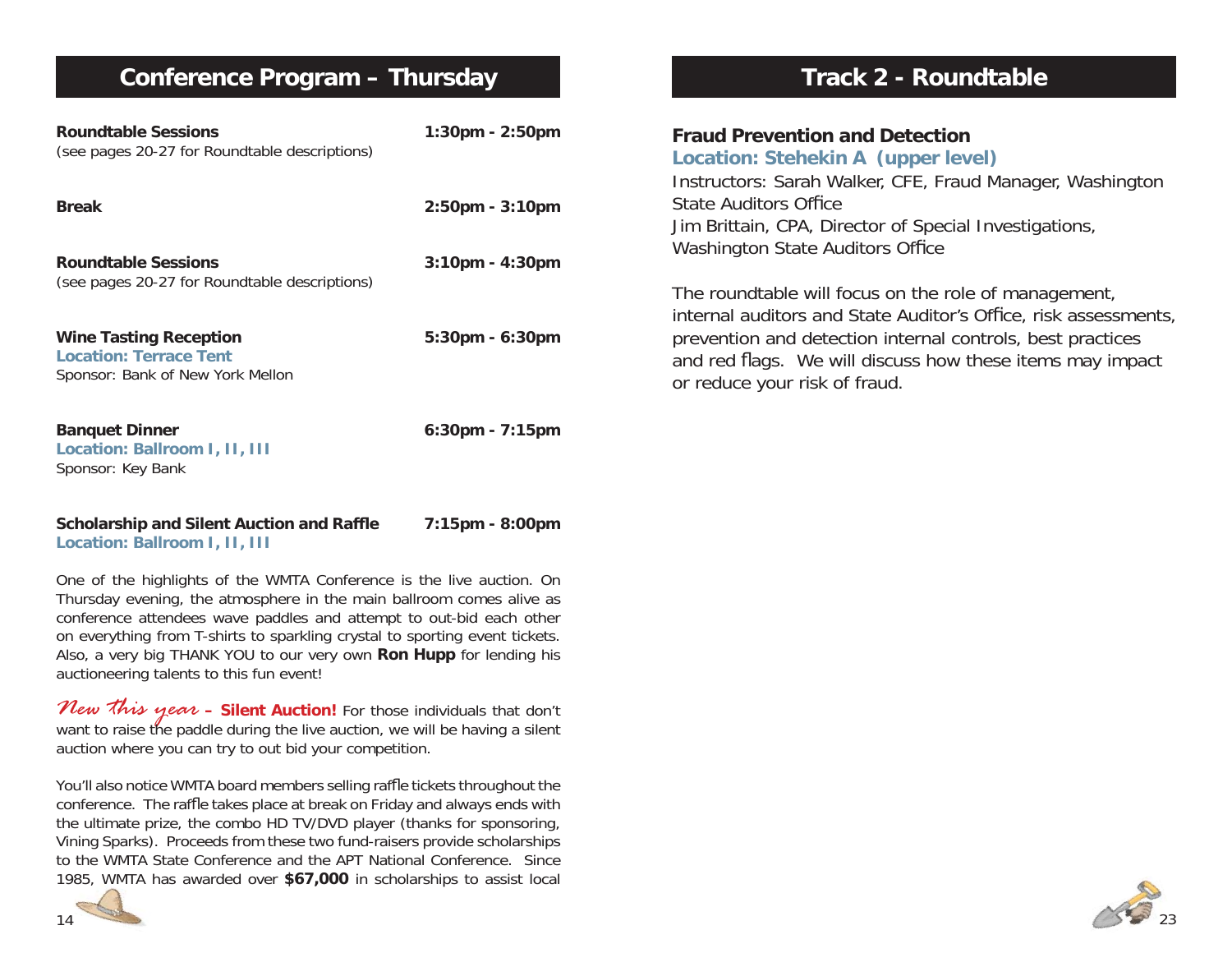# **Track 2 - Roundtable**

### **Public Records Requests**

**Location: West Room (upper level)**

Instructor: Pat Mason, Senior Legal Consultant, Municipal Research and Services Center

The roundtable will primarily be an overview of the requirements and rules surrounding the disclosure of public records. It will cover the procedures that are required for compliance with the law. It will also cover electronic records, including e-mail, and social media as part of the public records law. The primary exemptions from disclosure will be reviewed. The discussion will highlight best practices and recommendations from the newly adopted Model Rules for Public Records.

# **Issuing Bonds and Preparing for a Ratings Call**

**Location: East Room (upper level)**

Instructor: Jim Nelson, Vice President/Senior Municipal Underwriter, Martin Nelson & Company

This session will cover the bond rating grade process, preparing for a rating presentation, key factors of the rating grade, the importance of financial policies, how are the rating agencies viewing municipalities during a challenging economy, what can you do today to prepare for a rating grade in the future?

# **Conference Program – Thursday**

governments in staying connected to these organizations that provide invaluable educational and networking opportunities. Please come and participate by supporting these worthy and fun events!

**Music Entertainment 8:15pm - 11:00pm Location: Ballroom I, II, III**

Stick around and help us celebrate our 29th Anniversary in style featuring the music of the **Private Reserve Jazz Band**.

Private Reserve's passion for music was uncorked in April 2004. The sixpiece combo enjoys playing traditional jazz music, with a hint of early to mid-Twentieth Century show tunes and modern standards. The band consists of Kimberly Starr, vocals; Patricia Schlotfeldt, keyboards; L.J. Da Corsi, guitar; Dave Schell, bass; Don West, trumpet; and Tom Anderson, percussion.

Private Reserve is an eclectic group of people who truly enjoy making music together. The group has played at a broad range of venues including the Tri-Cities Hot Jazzy Nightz, Snoqualmie Winery Spring Barrel Tasting; the Governor's Reception at the Prosser Bridge Dedication; Alexandria Nicole Cellars; Hogue Cellars; the Prosser Gallery Walk and Wine Gala; and many other public and private functions.

*Weather means more when you have a garden. There's nothing like listening to a shower and thinking how it is* soaking in around your green beans.



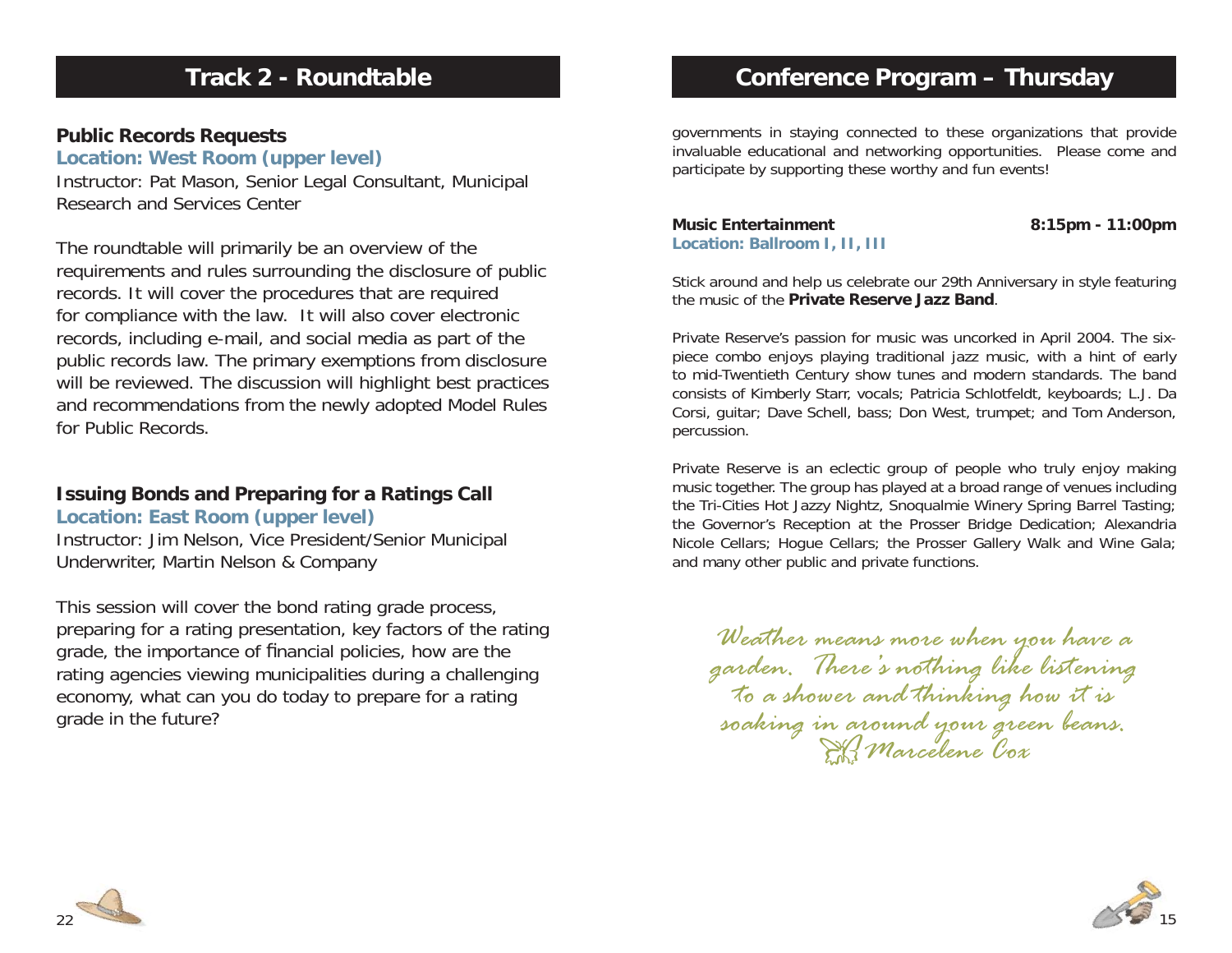# **Conference Program – Friday**

**Buffet Breakfast 7:30am - 8:45amLocation: Ballroom I, II, III** Sponsors: Seattle Northwest Securities

**Roundtable Sessions 9:00am - 10:20am**(see pages 20-27 for Roundtable descriptions)

Break and Scholarship Raffle Drawing 10:20am - 10:50am **Location: Ballroom I, II, III** Sponsors: Vining Sparks and Davidson Fixed Income Management (DFIM)

**Roundtable Sessions 10:50am - 12:10pm**



# **Track 1 - Roundtable**

considerations – ranging from early preparation to execution.

**The Local Program:** Local governments authorized to make a general obligation pledge and levy taxes can finance equipment and real estate (construction or acquisition) through the Local Option Capital Asset Lending (LOCAL) program offered by the Office of the State Treasurer. LOCAL pools the financing needs of local governments with those of state agencies to gain economies of scale in an effort to reduce borrowing costs and achieve lower interest rates.

### **Governmental Accounting and Reporting Update Location: Stehekin B (upper level)**

Instructors: Duane Walz, Assistant State Auditor Local Government Support Alexandra Johnson, CPA, Assistant Audit Manager, State Auditors Office

The presentation will focus on the newest development in the BAR System:

- Major changes in the 2012 update,
- New chart of accounts,
- Paperless BARS environment,
- Redesigned SAO website, and
- Online Reporting.



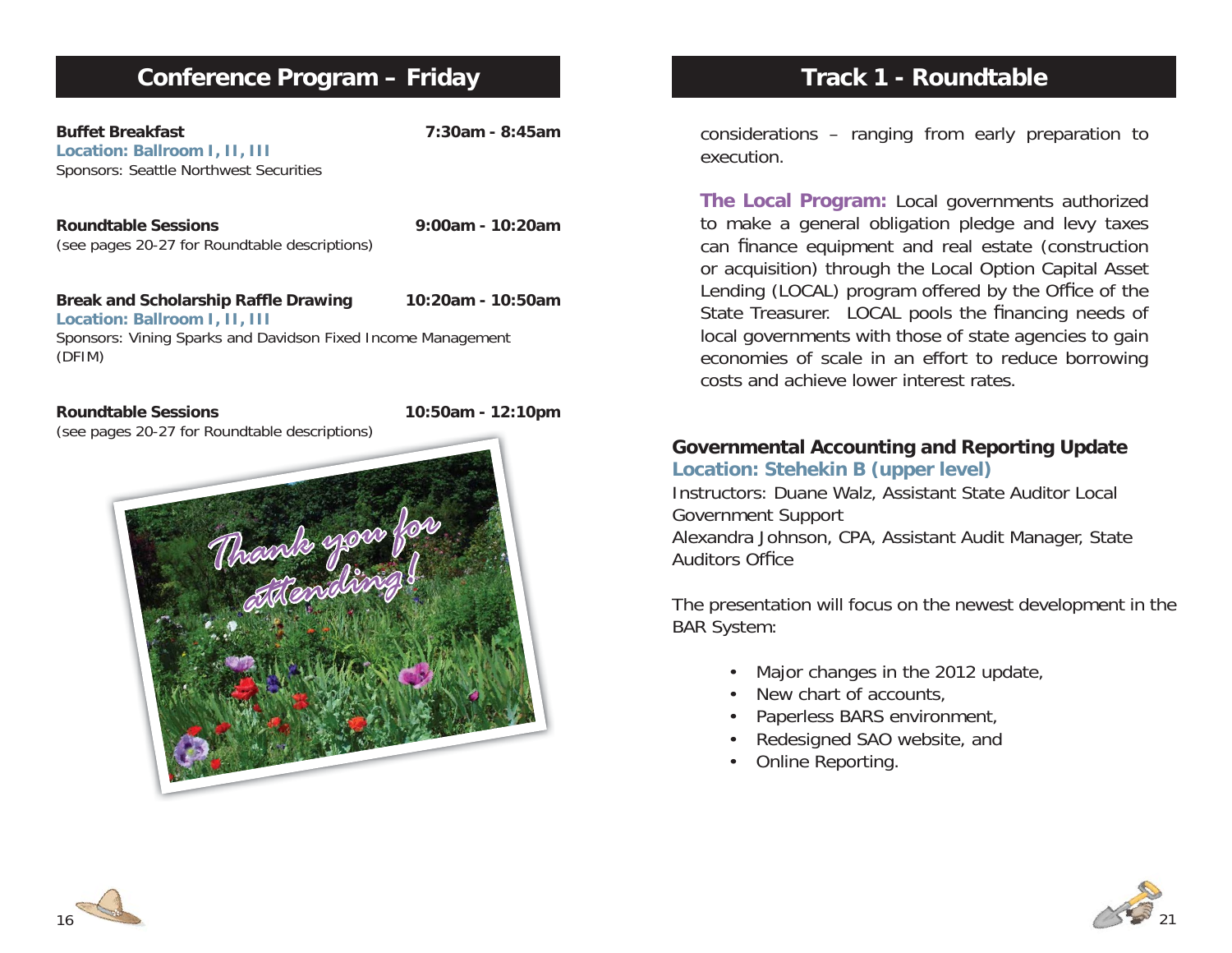|                                                                                                                                                                                                                                    |         | Roundrable limes |
|------------------------------------------------------------------------------------------------------------------------------------------------------------------------------------------------------------------------------------|---------|------------------|
| י<br>יוני הוא הייתו הוא הייתה הוא הייתה הוא הייתה הוא הייתה הוא הייתה הוא הייתה הוא הייתה הוא הייתה הוא הייתה הוא ה<br>ייתה הוא הייתה הוא הייתה הוא הייתה הוא הייתה הוא הייתה הוא הייתה הוא הייתה הוא הייתה הוא הייתה הוא הייתה הו | hursda\ |                  |
| ֖֖֖֚֚֚֚֚֬                                                                                                                                                                                                                          | Frida\  |                  |

| <b>Suggested Roundtable</b><br><b>imes</b><br>П | Track 3<br>Government Accounting<br>Success Factors in Debt Issuan<br>Track 2 |
|-------------------------------------------------|-------------------------------------------------------------------------------|
|                                                 | <b>Public Records Requests</b><br>Issuing Bonds and Prepar                    |
|                                                 | <b>Fraud Prevention and Det</b>                                               |
|                                                 | Municipal Equipment Fina                                                      |
|                                                 | <b>Symbiol Cities Roundrable</b>                                              |
|                                                 | Investment Strategy Versu                                                     |
|                                                 | Collections Conundrum! (                                                      |
|                                                 | <b>Track 4</b>                                                                |
|                                                 | Open Public Meetings Act                                                      |

# **Track 1 - Roundtable**

# **Public Fund Investing Update**

### **Location: Edmunds Room (upper level)**

Instructors: Mark Rodgers, Senior Vice-President, Government Sales, Seattle Northwest Securities Lynda Braunstein, Senior Vice-President, Government Perspectives

Doug Extine, Deputy Treasurer, Washington State Treasurer's **Office** 

Just as gardening in the Northwest can present a challenge, the current climate presents a challenge for public fund investment managers, as interest rates continue to hover at historic lows. In this roundtable we will look at the current market, discuss possible paths going forward and the risks and rewards of potential strategies for managing your investment portfolios.

# **Success Factors in Debt Issuance and the LOCAL Program**

# **Location: Monfort Room (upper level)**

Instructors: Svein Braseth, Office of the State Treasurer, Director Bond Program Wendy Kancianich, Office of the State Treasurer, Debt Program Administrator

**Success Factors in Debt Issuance:** There are numbers factors to consider when issuing debt – spanning from fi nancial to legal to policy matters. This portion of the roundtable will look at certain key considerations for successful debt issuance and also aims to facilitate a discussion of some of these



Note that these are suggested times only. Feel free to attend any class that works for you.

Note that these are suggested times only. Feel free to attend any class that works for you